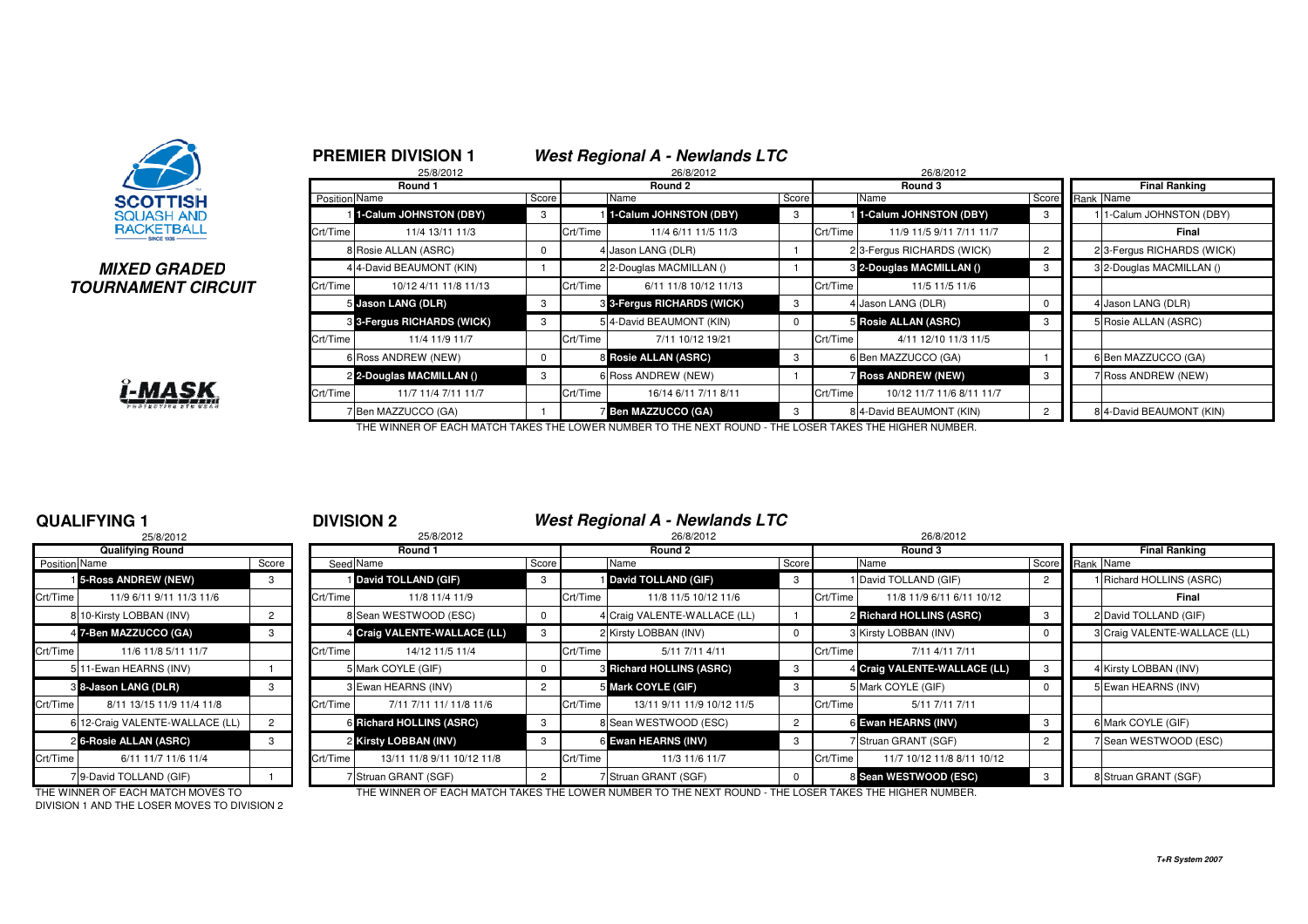## **QUALIFYING 2**

# <sup>2</sup> **DIVISION 3 West Regional A - Newlands LTC** <sup>8</sup> 25/8/2012 26/8/2012 26/8/2012

|                | 25/8/2012                 |                |          |
|----------------|---------------------------|----------------|----------|
|                | <b>Qualifying Round</b>   |                |          |
| Position Name  |                           | Score          | Seed     |
| 11             | 13-Richard HOLLINS (ASRC) | 3              |          |
| Crt/Time       | 11/4 8/11 11/5 11/9       |                | Crt/Time |
|                | 8 18-Andrew SORBIE (KIN)  |                | 8        |
| $\overline{4}$ | 15-Struan GRANT (SGF)     | 3              | 4        |
| Crt/Time       | 11/9 11/7 11/7            |                | Crt/Time |
|                | 5 19-Andrew ROBERTS (KIN) | 0              | 5        |
|                | 3 16-Claire GADSBY (CRF)  | 0              | 3        |
| Crt/Time       | 9/11 6/11 10/12           |                | Crt/Time |
|                | 6 20-Mark COYLE (GIF)     | 3              | 6        |
| $\mathsf{2}$   | 14-Sean WESTWOOD (ESC)    | 3              | 2        |
| Crt/Time       | 6/11 11/5 5/11 11/2 11/4  |                | Crt/Time |
| 7              | 17-Sean KELLY (INV)       | $\overline{2}$ |          |

DIVISION 2 AND THE LOSER MOVES TO DIVISION 3



|               | <b>Qualifying Round</b>   |       |          | Round 1                      |       |          | Round 2                          |       | Round 3  |                               | Final Ranking |                        |
|---------------|---------------------------|-------|----------|------------------------------|-------|----------|----------------------------------|-------|----------|-------------------------------|---------------|------------------------|
| Position Name |                           | Score |          | Seed Name                    | Score |          | Name                             | Score |          | Name                          |               | Score Rank Name        |
|               | 13-Richard HOLLINS (ASRC) |       |          | <b>I</b> Claire GADSBY (CRF) |       |          | 1 Claire GADSBY (CRF)            | 0     |          | <b>Andrew ROBERTS (KIN)</b>   | - 3           | 1 Andrew ROBERTS (KIN) |
| Crt/Time      | 11/4 8/11 11/5 11/9       |       | Crt/Time | 11/5 8/11 11/7 11/7          |       | Crt/Time | 9/11 9/11 4/11                   |       | Crt/Time | 9/11 11/8 8/11 11/7 12/10     |               | Final                  |
|               | 8 18-Andrew SORBIE (KIN)  |       |          | 8 Alex WARD (SGF)            |       |          | 4 Andrew ROBERTS (KIN)           | -3    |          | 2 Andrew SORBIE (KIN)         |               | 2 Andrew SORBIE (KIN)  |
|               | 4 15-Struan GRANT (SGF)   |       |          | 4 Andrew ROBERTS (KIN)       |       |          | 2 Sean KELLY (INV)               |       |          | 3 Sean KELLY (INV)            |               | 3 Claire GADSBY (CRF)  |
| Crt/Time      | 11/9 11/7 11/7            |       | Crt/Time | 12/10 11/9 10/12 12/10       |       | Crt/Time | 12/10 9/11 7/11 10/12            |       | Crt/Time | 12/10 9/11 11/7 4/11 7/11     |               |                        |
|               | 5 19-Andrew ROBERTS (KIN) |       |          | 5 Alasdair PROTT (INV)       |       |          | <b>&amp; Andrew SORBIE (KIN)</b> | -3    |          | 4 Claire GADSBY (CRF)         |               | 4 Sean KELLY (INV)     |
|               | 3 16-Claire GADSBY (CRF)  |       |          | <b>8 Andrew SORBIE (KIN)</b> | -3    |          | 5 Alasdair PROTT (INV)           | 0     |          | 5 Alex WARD (SGF)             |               | 5 Ross HENDERSON (INV) |
| Crt/Time      | 9/11 6/11 10/12           |       | Crt/Time | 11/9 15/13 11/3              |       | Crt/Time | 7/11 8/11 3/11                   |       | Crt/Time | 11/9 9/11 9/11 12/10 10/12    |               |                        |
|               | 6 20-Mark COYLE (GIF)     |       |          | 6 Ross HENDERSON (INV)       |       |          | 8 Alex WARD (SGF)                | -3    |          | <b>6 Ross HENDERSON (INV)</b> | -3            | 6 Alex WARD (SGF)      |
|               | 2 14-Sean WESTWOOD (ESC)  |       |          | 2 Sean KELLY (INV)           |       |          | <b>6 Ross HENDERSON (INV)</b>    |       |          | 7 Jordan GEDDES (INV)         |               | 7 Alasdair PROTT (INV) |
| Crt/Time      | 6/11 11/5 5/11 11/2 11/4  |       | Crt/Time | 11/3 6/11 11/1 14/12         |       | Crt/Time | 12/10 6/11 7/11 11/8 11/8        |       | Crt/Time | 11/4 4/11 9/11 8/11           |               |                        |
|               | 7 17-Sean KELLY (INV)     |       |          | 7 Jordan GEDDES (INV)        |       |          | / Jordan GEDDES (INV)            |       |          | 8 Alasdair PROTT (INV)        |               | 8 Jordan GEDDES (INV)  |

THE WINNER OF EACH MATCH MOVES TO THE THE WINNER OF EACH MATCH TAKES THE LOWER NUMBER TO THE NEXT ROUND - THE LOSER TAKES THE HIGHER NUMBER.



## **QUALIFYING 3**

|                      | 25/8/2012                     |       |          |
|----------------------|-------------------------------|-------|----------|
|                      | <b>Qualifying Round</b>       |       |          |
| <b>Position Name</b> |                               | Score | Seed     |
|                      | 1 21-Patrick O'SULLIVAN (GIF) |       |          |
| Crt/Time             | 11/13 11/9 12/10 11/5         |       | Crt/Time |
|                      | 8 26-Ross HENDERSON (INV)     | 3     | 8        |
|                      | 4 23-Jordan GEDDES (INV)      | 3     | 4        |
| Crt/Time             | 10/12 11/4 11/6 11/7          |       | Crt/Time |
|                      | 5 27-Tommy LOAN (DEAN)        |       | 5        |
|                      | 8 24-Alasdair PROTT (INV)     | 3     | 3        |
| Crt/Time             | 11/8 11/5 11/4                |       | Crt/Time |
|                      | 6 28-Cameron GREEN (DLE)      | 0     | 6        |
|                      | 2 22-Alex WARD (SGF)          | 3     | 2        |
| Crt/Time             | 11/8 11/6 11/13 11/5          |       | Crt/Time |
|                      | 7 25-Carrie HALLAM (ESC)      |       | 7        |

|               | <b>QUALIFYING 3</b>          |       |          | <b>DIVISION 4</b>               |       |          | West Regional A - Newlands LTC  |       |          |                                 |                 |                            |
|---------------|------------------------------|-------|----------|---------------------------------|-------|----------|---------------------------------|-------|----------|---------------------------------|-----------------|----------------------------|
|               | 25/8/2012                    |       |          | 25/8/2012                       |       |          | 26/8/2012                       |       |          | 26/8/2012                       |                 |                            |
|               | <b>Qualifying Round</b>      |       |          | Round 1                         |       |          | Round 2                         |       |          | Round 3                         |                 | <b>Final Ranking</b>       |
| Position Name |                              | Score |          | Seed Name                       | Score |          | Name                            | Score |          | Name                            | Score Rank Name |                            |
|               | 121-Patrick O'SULLIVAN (GIF) |       |          | <b>Patrick O'SULLIVAN (GIF)</b> | -3    |          | <b>Patrick O'SULLIVAN (GIF)</b> | 3     |          | <b>Patrick O'SULLIVAN (GIF)</b> |                 | Patrick O'SULLIVAN (GIF)   |
| Crt/Time      | 11/13 11/9 12/10 11/5        |       | Crt/Time | 11/6 11/7 11/6                  |       | Crt/Time | 11/1 11/7 9/11 11/5             |       | Crt/Time | 11/4 11/8 11/8                  |                 | Final                      |
|               | 8 26-Ross HENDERSON (INV)    | 3     |          | 8 Jack SMILLIE (SGF)            |       |          | 4 Richard RACZKOWSKI (ESC)      |       |          | 2 Carrie HALLAM (ESC)           |                 | 2 Carrie HALLAM (ESC)      |
|               | 4 23-Jordan GEDDES (INV)     |       |          | 4 Cameron GREEN (DLE)           |       |          | 2 Carrie HALLAM (ESC)           |       |          | 3 Fergus ANDREW (NEW)           |                 | 3 Richard RACZKOWSKI (ESC) |
| Crt/Time I    | 10/12 11/4 11/6 11/7         |       | Crt/Time | 11/6 8/11 11/6 11/4             |       | Crt/Time | 11/5 11/8 11/5                  |       | Crt/Time | 11/8 8/11 4/11 4/11             |                 |                            |
|               | 5 27-Tommy LOAN (DEAN)       |       |          | 5 Richard RACZKOWSKI (ESC)      | -3    |          | 3 Fergus ANDREW (NEW)           |       |          | 4 Richard RACZKOWSKI (ESC)      |                 | 4 Fergus ANDREW (NEW)      |
|               | 3 24-Alasdair PROTT (INV)    |       |          | 3 Tommy LOAN (DEAN)             |       |          | <b>5 Cameron GREEN (DLE)</b>    |       |          | 5 Cameron GREEN (DLE)           |                 | 5 Cameron GREEN (DLE)      |
| Crt/Time      | 11/8 11/5 11/4               |       | Crt/Time | 11/3 11/8 11/7                  |       | Crt/Time | 11/8 15/13 10/12 11/6           |       | Crt/Time | 11/13 3/11 11/8 11/9 11/7       |                 |                            |
|               | 6 28-Cameron GREEN (DLE)     |       |          | 6 Fergus ANDREW (NEW)           | 3     |          | 8 Jack SMILLIE (SGF)            |       |          | 6 Tommy LOAN (DEAN)             |                 | 6 Tommy LOAN (DEAN)        |
|               | 2 22-Alex WARD (SGF)         |       |          | 2 Carrie HALLAM (ESC)           |       |          | 6 Tommy LOAN (DEAN)             |       |          | <b>7 Tom LONERGAN (NEW)</b>     |                 | 7 Tom LONERGAN (NEW)       |
| Crt/Time      | 11/8 11/6 11/13 11/5         |       | Crt/Time | 11/8 12/10 12/10                |       | Crt/Time | 11/7 11/9 11/9                  |       | Crt/Time | 11/9 8/11 11/9 7/11 11/9        |                 |                            |
|               | 725-Carrie HALLAM (ESC)      |       |          | Tom LONERGAN (NEW)              |       |          | 7 Tom LONERGAN (NEW)            |       |          | 8 Jack SMILLIE (SGF)            |                 | 8 Jack SMILLIE (SGF)       |

DIVISION 3 AND THE LOSER MOVES TO DIVISION 4

THE WINNER OF EACH MATCH MOVES TO THE WINNER OF EACH MATCH TAKES THE LOWER NUMBER TO THE NEXT ROUND - THE LOSER TAKES THE HIGHER NUMBER.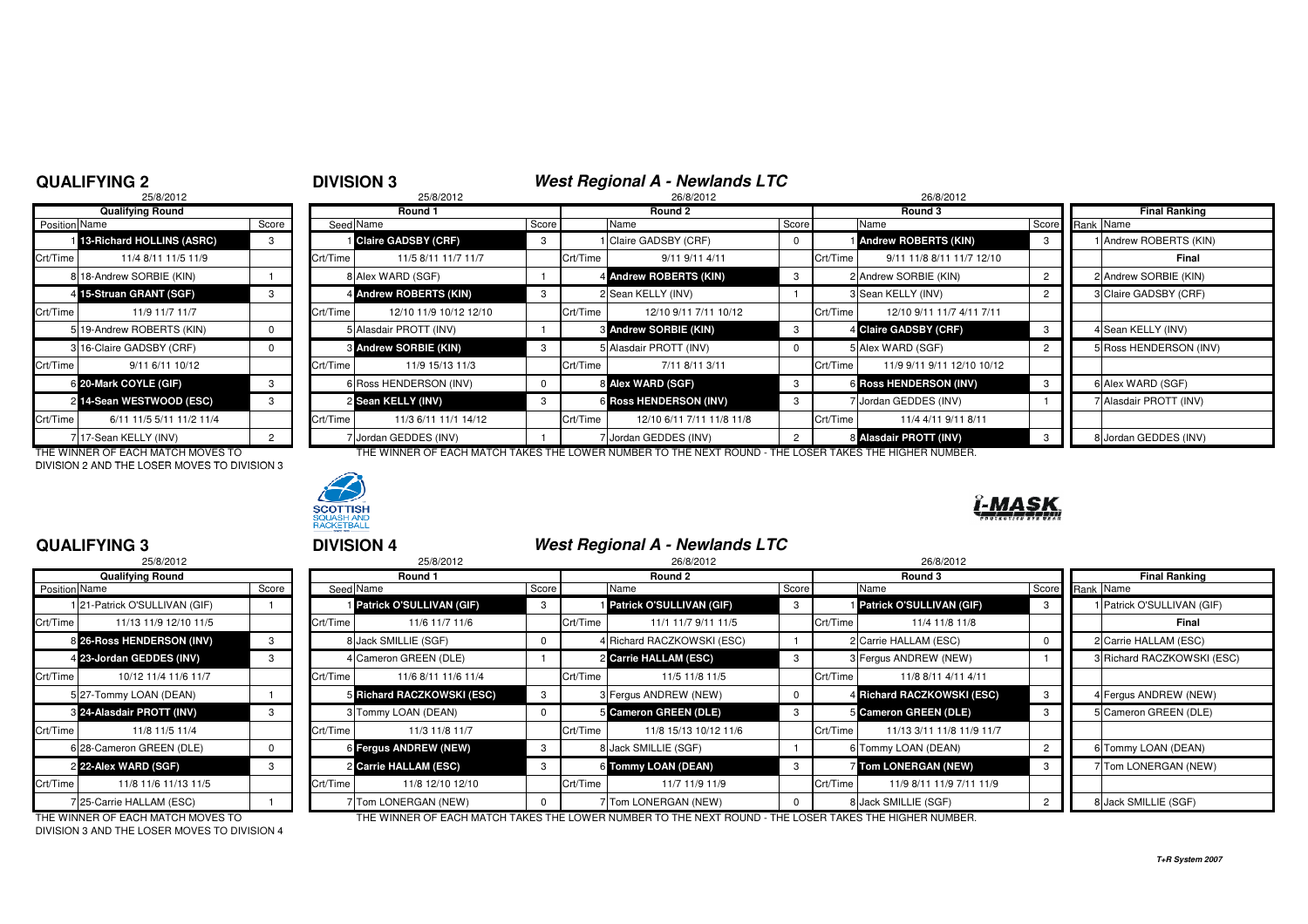## **QUALIFYING 4**

# **4 DIVISION 5** *West Regional A - Newlands LTC* **25/8/2012 26/8/2012 26/8/2012 26/8/2012 26/8/2012**

|                      | 25/8/2012                       |       |          |
|----------------------|---------------------------------|-------|----------|
|                      | <b>Qualifying Round</b>         |       |          |
| <b>Position Name</b> |                                 | Score | Seed     |
|                      | 29-Albeer MEHMOOD (SSC)         |       |          |
| Crt/Time             | 11/9 5/11 9/11 9/11             |       | Crt/Time |
|                      | 8 34-Fergus ANDREW (NEW)        | 3     | 8        |
|                      | 4 31-Tom LONERGAN (NEW)         | 3     | 4        |
| Crt/Time             | 11/8 11/7 12/10                 |       | Crt/Time |
|                      | 5135-Katriona ALLEN (PER)       | 0     | 5        |
|                      | 8 32-Richard RACZKOWSKI (ESC)   | 3     | 3        |
| Crt/Time             | 11/5 11/8 11/4                  |       | Crt/Time |
|                      | 6 36-Daniel O'SULLIVAN (GIF)    | 0     | 6        |
|                      | 2 30-Tino MACKAY-PALACIOS (KIN) | 0     | 2        |
| Crt/Time             | 17/15 11/6 11/3                 |       | Crt/Time |
|                      | 7 33-Jack SMILLIE (SGF)         | 3     |          |

DIVISION 4 AND THE LOSER MOVES TO DIVISION 5



|               | <b>Qualifying Round</b>         |       |          | Round 1                       |       |          | Round 2                      |       |          | Round 3                        |     | <b>Final Ranking</b>         |
|---------------|---------------------------------|-------|----------|-------------------------------|-------|----------|------------------------------|-------|----------|--------------------------------|-----|------------------------------|
| Position Name |                                 | Score |          | Seed Name                     | Score |          | Name                         | Score |          | Name                           |     | Score Rank Name              |
|               | 129-Albeer MEHMOOD (SSC)        |       |          | <b>i Albeer MEHMOOD (SSC)</b> | -3    |          | 1 Albeer MEHMOOD (SSC)       |       |          | Daniel O'SULLIVAN (GIF)        |     | 1 Tino MACKAY-PALACIOS (KIN) |
| Crt/Time      | 11/9 5/11 9/11 9/11             |       | Crt/Time | 11/9 11/8 11/8                |       | Crt/Time | 3/11 11/9 11/9 9/11 8/11     |       | Crt/Time | 5/11 6/11 8/11                 |     | Final                        |
|               | 8 34-Fergus ANDREW (NEW)        |       |          | 8 Calum HARVEY (ESC)          |       |          | 4 Daniel O'SULLIVAN (GIF)    |       |          | 2 Tino MACKAY-PALACIOS (KIN)   |     | 2 Daniel O'SULLIVAN (GIF)    |
|               | 4 31-Tom LONERGAN (NEW)         |       |          | 4 Daniel O'SULLIVAN (GIF)     | -3    |          | 2 Tino MACKAY-PALACIOS (KIN) |       |          | <b>8 Mattie MCKENZIE (ESC)</b> | -3  | 3 Mattie MCKENZIE (ESC)      |
| Crt/Time      | 11/8 11/7 12/10                 |       | Crt/Time | 11/9 11/1 11/1                |       | Crt/Time | 11/9 6/11 11/6 10/12 11/6    |       | Crt/Time | 13/11 11/6 11/5                |     |                              |
|               | 535-Katriona ALLEN (PER)        |       |          | 5 Calum YOUNG (NEW)           |       |          | 3 Mattie MCKENZIE (ESC)      |       |          | 4 Albeer MEHMOOD (SSC)         |     | 4 Albeer MEHMOOD (SSC)       |
|               | 3 32-Richard RACZKOWSKI (ESC)   |       |          | 3 Katriona ALLEN (PER)        |       |          | 5 Calum YOUNG (NEW)          |       |          | 5 Calum HARVEY (ESC)           |     | 5 Katriona ALLEN (PER)       |
| Crt/Time      | 11/5 11/8 11/4                  |       | Crt/Time | 11/5 11/8 11/7                |       | Crt/Time | 9/11 5/11 7/11               |       | Crt/Time | 11/8 8/11 11/13 7/11           |     |                              |
|               | 6 36-Daniel O'SULLIVAN (GIF)    |       |          | 6 Mattie MCKENZIE (ESC)       | -3    |          | 8 Calum HARVEY (ESC)         | -3    |          | 6 Katriona ALLEN (PER)         | - 3 | 6 Calum HARVEY (ESC)         |
|               | 2 30-Tino MACKAY-PALACIOS (KIN) |       |          | 2 Tino MACKAY-PALACIOS (KIN)  | -3    |          | 6 Katriona ALLEN (PER)       |       |          | 7 Jonathan BRADY (GIF)         |     | 7 Jonathan BRADY (GIF)       |
| Crt/Time      | 17/15 11/6 11/3                 |       | Crt/Time | 9/11 5/11 11/8 13/11 11/3     |       | Crt/Time | 7/11 11/8 11/6 11/7          |       | Crt/Time | 11/6 11/8 11/7                 |     |                              |
|               | <b>7 33-Jack SMILLIE (SGF)</b>  |       |          | 7 Jonathan BRADY (GIF)        |       |          | 7 Jonathan BRADY (GIF)       |       |          | 8 Calum YOUNG (NEW)            |     | 8 Calum YOUNG (NEW)          |

THE WINNER OF EACH MATCH MOVES TO THE WINNER OF EACH MATCH TAKES THE LOWER NUMBER TO THE NEXT ROUND - THE LOSER TAKES THE HIGHER NUMBER.



## **QUALIFYING 5**

|                      | 25/8/2012                        |          |          |
|----------------------|----------------------------------|----------|----------|
|                      | <b>Qualifying Round</b>          |          |          |
| <b>Position Name</b> |                                  | Score    | Seed     |
|                      | <b>137-Mattie MCKENZIE (ESC)</b> | 3        |          |
| Crt/Time             | 11/5 11/4 11/3                   |          | Crt/Time |
|                      | 8 42-Finlay MARTIN (CRF)         | 0        | 8        |
|                      | 4 39-Jonathan BRADY (GIF)        | 3        | 4        |
| Crt/Time             | 11/2 11/0 11/5                   |          | Crt/Time |
|                      | 5 43-John MEEHAN (SGF)           | $\Omega$ | 5        |
|                      | 8 40-Calum YOUNG (NEW)           | 3        | 3        |
| Crt/Time             | 11/8 11/9 11/7                   |          | Crt/Time |
|                      | 6 44-Emma FITZSIMMONS (DUN)      | $\Omega$ | 6        |
|                      | 2 38-Calum HARVEY (ESC)          | 3        | 2        |
| Crt/Time             | 11/7 11/9 11/9                   |          | Crt/Time |
|                      | 7 41-Calum CARSWELL (SGF)        | o        | 7        |

|       |          | 25/8/2012             |                                                                                                                                                                                                                                     | 26/8/2012                                    |                                                                                                                                                                                                                 | 26/8/2012                                             |                                                                                                                                                                                    |                            |  |
|-------|----------|-----------------------|-------------------------------------------------------------------------------------------------------------------------------------------------------------------------------------------------------------------------------------|----------------------------------------------|-----------------------------------------------------------------------------------------------------------------------------------------------------------------------------------------------------------------|-------------------------------------------------------|------------------------------------------------------------------------------------------------------------------------------------------------------------------------------------|----------------------------|--|
|       |          | Round 1               |                                                                                                                                                                                                                                     | Round 2                                      |                                                                                                                                                                                                                 | Round 3                                               |                                                                                                                                                                                    | <b>Final Ranking</b>       |  |
| Score |          |                       | Score                                                                                                                                                                                                                               | Name                                         |                                                                                                                                                                                                                 |                                                       |                                                                                                                                                                                    | Score Rank Name            |  |
|       |          |                       | $\Omega$                                                                                                                                                                                                                            |                                              |                                                                                                                                                                                                                 |                                                       | $\Omega$                                                                                                                                                                           | 1 Ross MOWAT (THU)         |  |
|       | Crt/Time | 7/11 8/11 9/11        |                                                                                                                                                                                                                                     | 8/11 11/13 7/11 5/11                         |                                                                                                                                                                                                                 | 6/11 5/11 7/11                                        |                                                                                                                                                                                    | Final                      |  |
|       |          |                       | 3                                                                                                                                                                                                                                   |                                              | 3                                                                                                                                                                                                               |                                                       | - 3                                                                                                                                                                                | 2 Emma FITZSIMMONS (DUN)   |  |
|       |          |                       |                                                                                                                                                                                                                                     |                                              | $\Omega$                                                                                                                                                                                                        |                                                       |                                                                                                                                                                                    | 3 Fraser STEVEN (CCS)      |  |
|       | Crt/Time | 11/4 11/2 10/12 12/10 |                                                                                                                                                                                                                                     | $0/11$ 2/11 4/11                             |                                                                                                                                                                                                                 | 5/11 5/11 6/11                                        |                                                                                                                                                                                    |                            |  |
|       |          |                       |                                                                                                                                                                                                                                     |                                              | -3                                                                                                                                                                                                              |                                                       | $_{3}$                                                                                                                                                                             | 4 Heather BOWIE (DLE)      |  |
| 3     |          |                       |                                                                                                                                                                                                                                     |                                              | 2                                                                                                                                                                                                               |                                                       | - 3                                                                                                                                                                                | 5 Calum CARSWELL (SGF)     |  |
|       | Crt/Time | 9/11 4/11 4/11        |                                                                                                                                                                                                                                     | 11/9 4/11 11/5 5/11 6/11                     |                                                                                                                                                                                                                 | 11/2 7/11 11/5 4/11 11/6                              |                                                                                                                                                                                    |                            |  |
|       |          |                       | -3                                                                                                                                                                                                                                  |                                              | -3                                                                                                                                                                                                              |                                                       |                                                                                                                                                                                    | 6 John MEEHAN (SGF)        |  |
|       |          |                       |                                                                                                                                                                                                                                     |                                              | 3                                                                                                                                                                                                               |                                                       |                                                                                                                                                                                    | 7 Christopher MARTIN (CRF) |  |
|       | Crt/Time | $0/11$ 3/11 5/11      |                                                                                                                                                                                                                                     | 11/4 11/3 11/5                               |                                                                                                                                                                                                                 | 6/11 3/11 10/12                                       |                                                                                                                                                                                    |                            |  |
|       |          |                       |                                                                                                                                                                                                                                     |                                              | <sup>0</sup>                                                                                                                                                                                                    |                                                       |                                                                                                                                                                                    | 8 Finlay MARTIN (CRF)      |  |
|       |          |                       | Seed Name<br>1 Calum CARSWELL (SGF)<br>8 Fraser STEVEN (CCS)<br>4 Emma FITZSIMMONS (DUN)<br>5 Christopher MARTIN (CRF)<br>3 John MEEHAN (SGF)<br><b>6 Ross MOWAT (THU)</b><br>2 Finlay MARTIN (CRF)<br><b>7 Heather BOWIE (DLE)</b> | Crt/Time<br>Crt/Time<br>Crt/Time<br>Crt/Time | 1 Fraser STEVEN (CCS)<br>4 Emma FITZSIMMONS (DUN)<br>2 Heather BOWIE (DLE)<br><b>3 Ross MOWAT (THU)</b><br>5 Christopher MARTIN (CRF)<br>8 Calum CARSWELL (SGF)<br>6 John MEEHAN (SGF)<br>7 Finlay MARTIN (CRF) | Score<br>Crt/Time<br>Crt/Time<br>Crt/Time<br>Crt/Time | Name<br>I Emma FITZSIMMONS (DUN)<br>2 Ross MOWAT (THU)<br>3 Heather BOWIE (DLE)<br>4 Fraser STEVEN (CCS)<br>5 Calum CARSWELL (SGF)<br>6 John MEEHAN (SGF)<br>7 Finlay MARTIN (CRF) | 8 Christopher MARTIN (CRF) |  |

THE WINNER OF EACH MATCH MOVES TO DIVISION 5 AND THE LOSER MOVES TO DIVISION 6